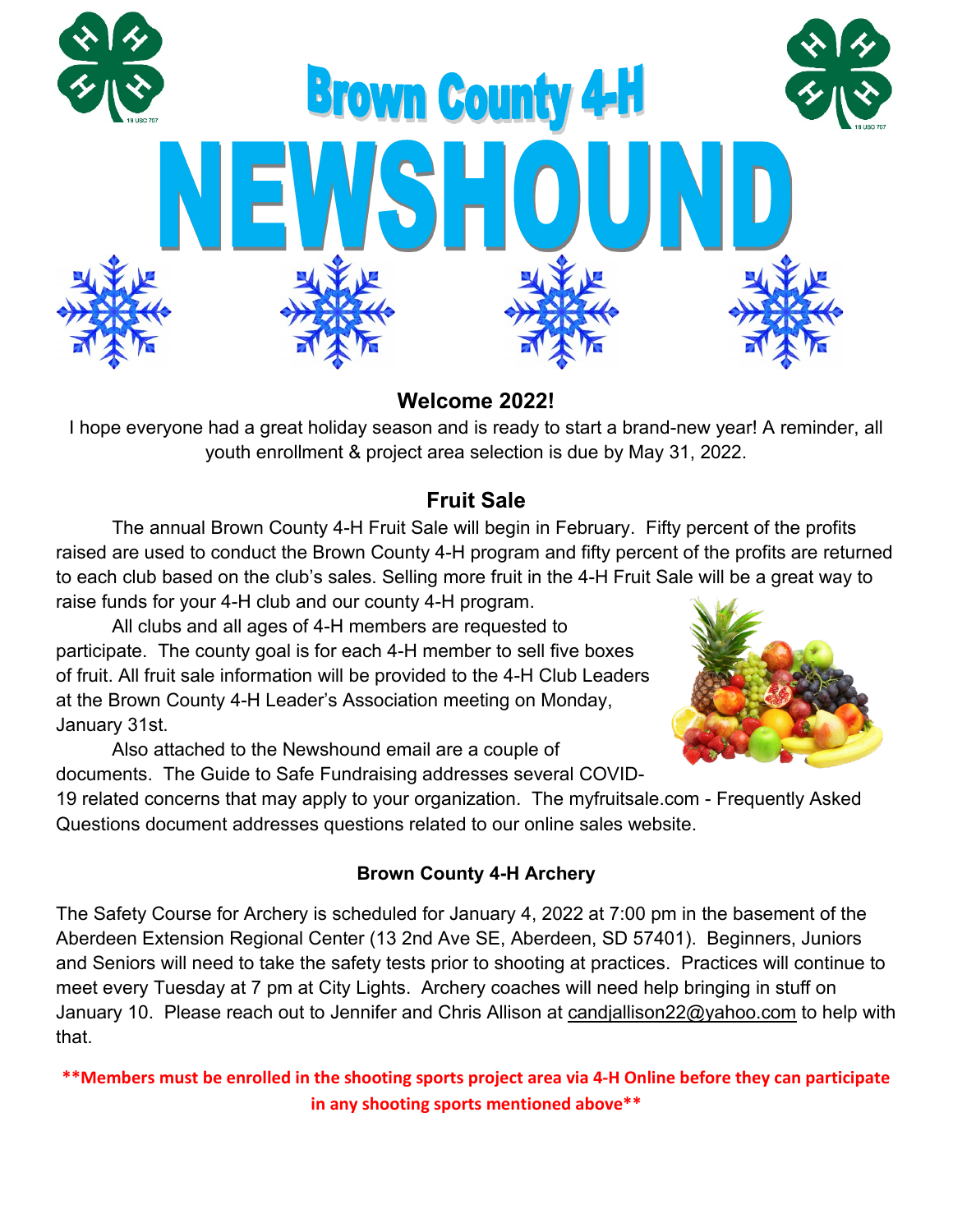#### **4-H BB GUN**

The Safety Course for BB Gun is scheduled for January 3, 2022, at 7:00 pm in the basement of the Aberdeen Extension Regional Center (13 2nd Ave SE, Aberdeen, SD 57401) for those members who are new to the program. Shooting line space is limited, if the line is full, you will have to wait for it to open up. Parents need to attend practices with youth as well. Practices will be held every Monday beginning January 10, 2021, at 6:30 pm. Holsing Family building 12888 389th Ave, Aberdeen, SD 57401.

#### **\*\*Members must be enrolled in the shooting sports project area via 4-H Online before they can participate in any shooting sports mentioned above\*\***

#### **Leader Association Dues**

If you want your leader to have the opportunity to participate in the Brown County Leader Association, they must have paid their dues. Dues need to be paid to Leader Association Treasurer, Ellen Schlosser. After January 1, dues are \$5. Please include the name, address, city and zip code of the leader as well as an e-mail address. Ellen's address is 37751 106th Street, Frederick, S.D. 57441.

#### **Brown County Leaders Meeting**

Brown County 4-H Leaders will be meeting Monday, January 31, 2022 at 7:00pm at the Aberdeen Regional Extension Office.



## **Animal Project Enrollment Dates**

All animals exhibited in 4-H animal classes must be in possession of the 4-H exhibitor by the closing enrollment date for that species and type of animal. Closing enrollment date For Brown County 4-H in Horse, Beef, Sheep, Swine, Dairy Cattle, Dairy Goat, Meat Goat, Rabbit, Poultry and Companion Animal is May 31, 2022. If you do not possess your animal by the closing enrollment date, you will not be eligible to qualify and show in county and state 4-H classes.

## **Livestock Lease Policy**

A friendly reminder that all leased 4-H animals must have a lease agreement on file at the 4-H office by the closing enrollment date for that species and class of livestock.

#### **Western Governors' Leadership Institute**

The Western Governors' Foundation is proud to announce that applications are now being accepted for the inaugural leadership forum of the *Western Governors' Leadership Institute*. The purposes of the institute are to recognize, reward, and encourage the effective exercise of leadership by young adults across the West, and encourage its future development. To promote this goal, the institute will select one young adult (and one alternate) from each western state and territory to attend an all-expense-paid leadership forum and the Western Governors' Association Annual Meeting. The forum and meeting will be held in Coeur d'Alene, Idaho, July 24-28, 2022. Applications are due February 15. If you would like more information, please contact the Brown County 4-H Office.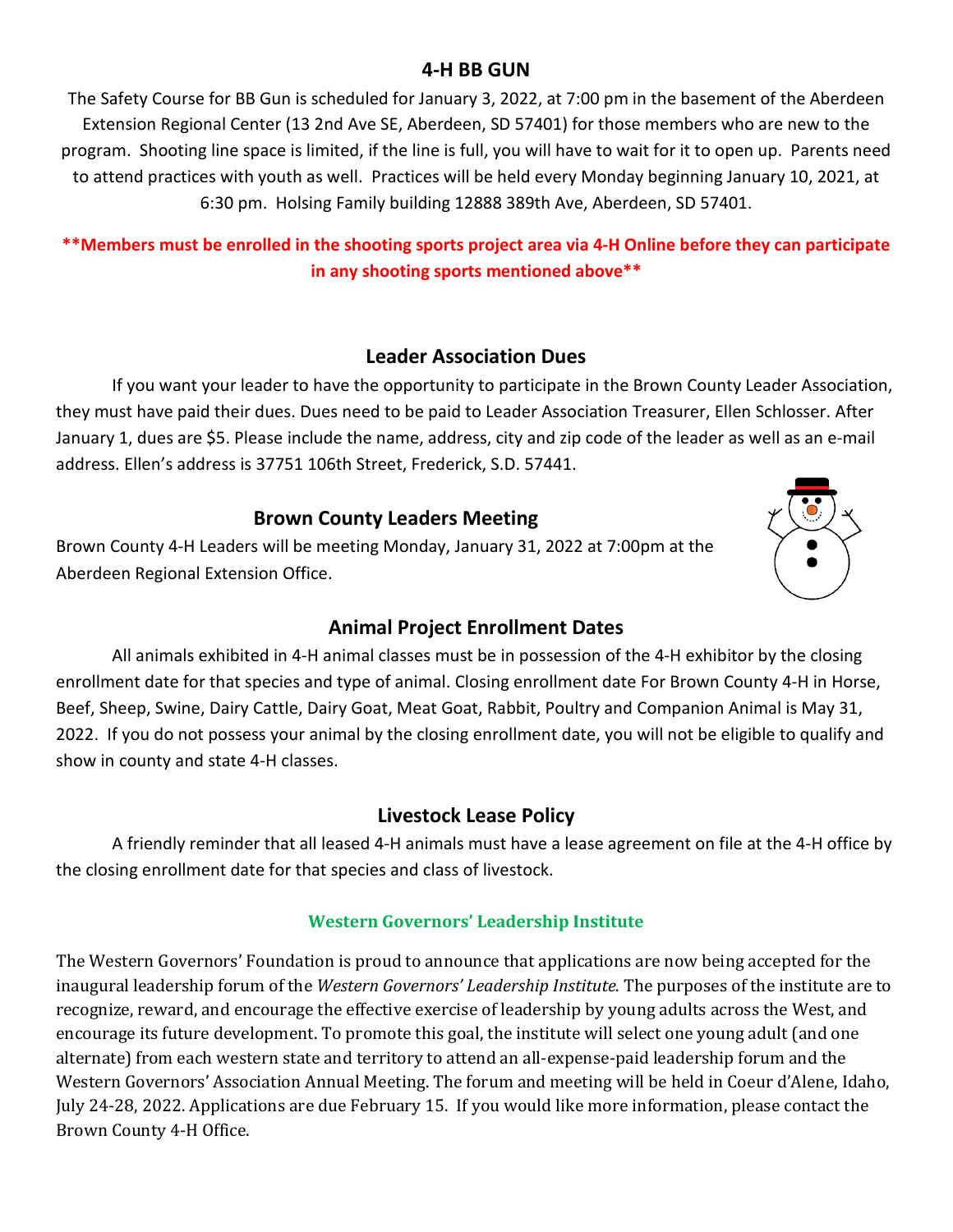

## **Brown County Community & Family Extension Leaders Scholarship**

The CFEL Clubs of Brown County will be sponsoring two \$300 scholarships to Brown County 4-H youth. The deadline for the scholarship materials to be returned to the 4-H

Office is Tuesday, February 15, 2022. Applicants must be a senior in high school and have intentions of continuing their education at a vocational school, college, or university. If you are interested in applying, you must submit all the following to the Brown County 4-H Office:

The CFEL Scholarship Form which will include the following:(form can be picked up at the Brown County 4-H Office)

- What club or state offices have you held
- A list of projects that you have been enrolled in
- How long you have been in 4-H
- Honors and Awards
- Photo copied items from your current record book
- 4-H Story
- Completed score sheet from your past year record book
- Signed completed form by Becca Tullar -Brown County 4-H Advisor
- A brief story explaining:
	- o How the scholarship will be used. Include your educational emphasis and school location.
	- $\circ$  How your 4-H experiences have benefited you and how you have utilized your 4-H experiences in your school and community life.
	- $\circ$  One sealed letter of recommendation from your high school superintendent, principal, teacher, employer, or any other individual who is not a relative.

## **Brown County Cloverbud Program**

## Cloverbuds Wanted!

If you are ages 5-7 and enrolled as a Cloverbud in [www.v2.4honline.com](http://www.v2.4honline.com/) we invite you to join us on January 14th at 4 pm in the Brown County 4-H Office. Must RSVP to Becca Tullar by Monday, January 10th at noon. This is just one of a few Cloverbud specific fun days we have planned for this 4-H year. If you have older youth that would like to volunteer as mentors, please RSVP those names to me as well. We will be covering Citizenship, reading books and making a kazoo!

## **Livestock Dates to Mark on your calendar**

- Black Hills Stock Show Youth Day-February 5<sup>th</sup>, 2022. The 2022 Black Hills Stock Show Youth Day Packet is attached to this email. Contest entries are due January 10, 2022.
- Horse Testing—May 23-27, 2022
- Beef, Sheep, Swine, Dairy Cattle, Dairy Goat, Meat Goat, Rabbit, Poultry, Dog, & Companion Animal Online Enrollments Due—May 31, 2022
- Horse ID Forms Due—May 31, 2022
- South Dakota State Horse Show—TBD
- Summer Spotlight—TBD
- AK-SAR-BEN—TBD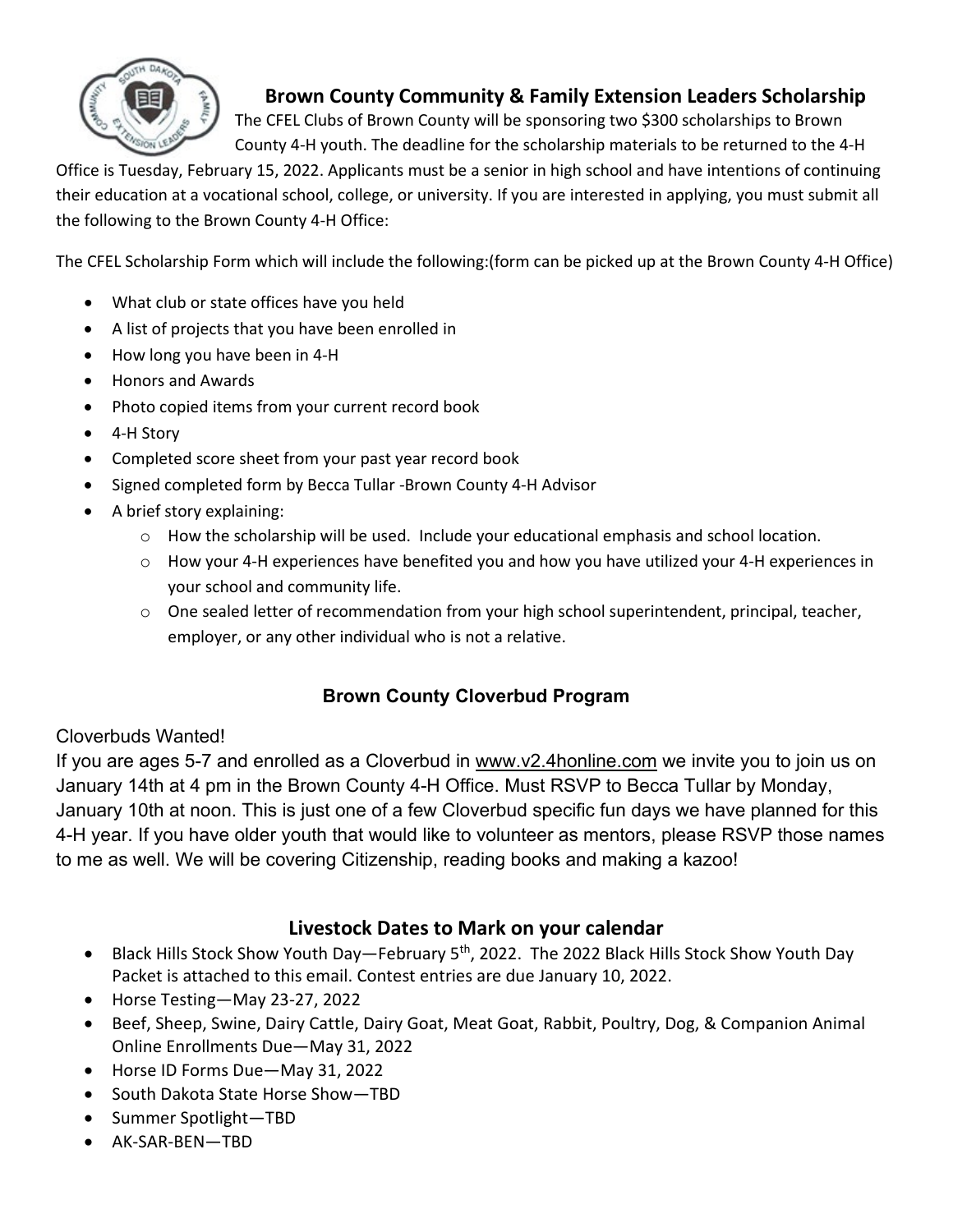

# **YQCA Information—Mandatory Training Required**

YQCA certification is being accepted by many livestock shows and fairs that require youth quality assurance certification. Youth for the Quality Care of Animals (YQCA) is a national multispecies quality assurance program for youth ages 8 to 21. The program is designed to provide an estimated 60 minutes of education each year. The online program requires the passing of a series of three quizzes to earn certification. An in-person YQCA workshop requires complete attendance. YQCA is the result of a collaborative effort between states that have previously offered multi-species youth livestock quality assurance programs, the National Pork Board's Youth PQA Plus program and representatives from other national livestock groups. YQCA is available as an online or face to face program for youth everywhere in the United States. YQCA in-person workshops may be available to youth where state 4-H or FFA offices or state/national livestock organizations have partnered to have qualified trainers offer in-person workshops. Brown County's face to face training dates are tentatively scheduled for the following (please note these dates could change so be sure to pay attention to future Newshounds and the Brown County 4-H Facebook page:

- January 10<sup>th</sup> at 4 pm in the basement of the Aberdeen Extension Regional Center
- February 15<sup>th</sup> at 4 pm in the basement of the Aberdeen Extension Regional Center
- **March 17th at 4 pm in the basement of the Aberdeen Extension Regional Center**
- April 15<sup>th</sup> at 4 pm in the basement of the Aberdeen Extension Regional Center
- May 17<sup>tt</sup> at 4 pm in the basement of the Aberdeen Extension Regional Center

#### **2022 South Dakota 4-H Capitol Day**

We are excited to announce that we will be hosting our 2nd ever South Dakota 4-H Capitol Day on January 19, 2022. This is a fantastic opportunity for our youth and families to learn how our state government operates, while getting to tell the 4-H story to our elected officials. This event is FREE of charge.

In order to participate in the South Dakota 4-H Capitol Day, you must preregister all individuals attending on behalf of your family. **Registration closes on January 10, 2022.** After the registration period closes, you will receive an informational email with important details to make your day at the Capitol with us a success.

To register: [www.20224hcapitolday.questionpro.com](http://www.20224hcapitolday.questionpro.com/) If you have any questions in the meantime, please reach out to the event coordinators listed below:

Hilary Risner | hilary.risner@sdstate.edu | (605) 394-1722 Caroline Hansen | caroline.hansen@sdstate.edu | (605) 995-8620 Jenae Hansen | jenae.hansen@sdstate.edu | (605) 626-2870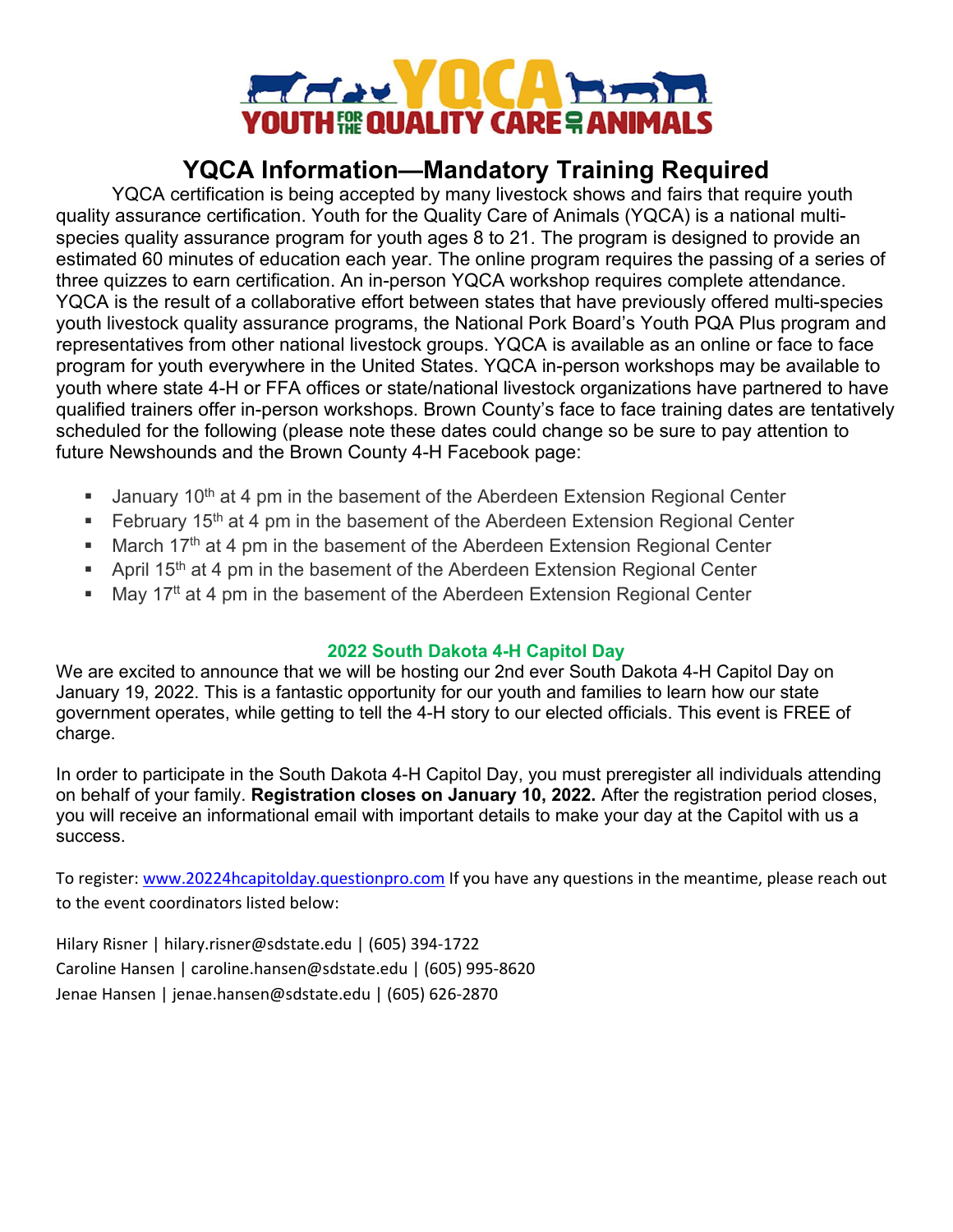# Updated Adopt a Tree Program

The Brown County 4-H Office, Brown County Fair Grounds, Brown County Conservation and the Aberdeen City Forester, Aaron Kiesz, have partnered to add some shade to the Brown County Fair Grounds. As 4-H clubs, you can help us with our mission. We are looking to plant trees out at Fair Grounds with the help of our 4-H Clubs. As clubs, you can purchase trees, help to plant them, and maintain them. We will order trees by the end of January, plant in the spring, and you and your clubs will maintain them year around.

Brown County Conservation has been huge support in narrowing down the tree selection to make sure they will grow in our area, made the prices very affordable, and provide information on protecting them as they are growing. These trees will all be bare root and is suggested we place tree tubes on them to help protect them from wind and wildlife. The protection setup is \$7.00 and will come with a tube, stake, ties, and bird net.

Top Five Tree Recommendations from the Brown County Conservation:

- 1. Hackberry \$2.25 a tree
- 2. Native Tall Cottonwood \$5.00
- 3. American Lindon \$4.00
- 4. Golden Willow \$5.00
- 5. Laurel Leaf Willow \$4.00

Below is a club request form. Please complete it by January 10, 2022